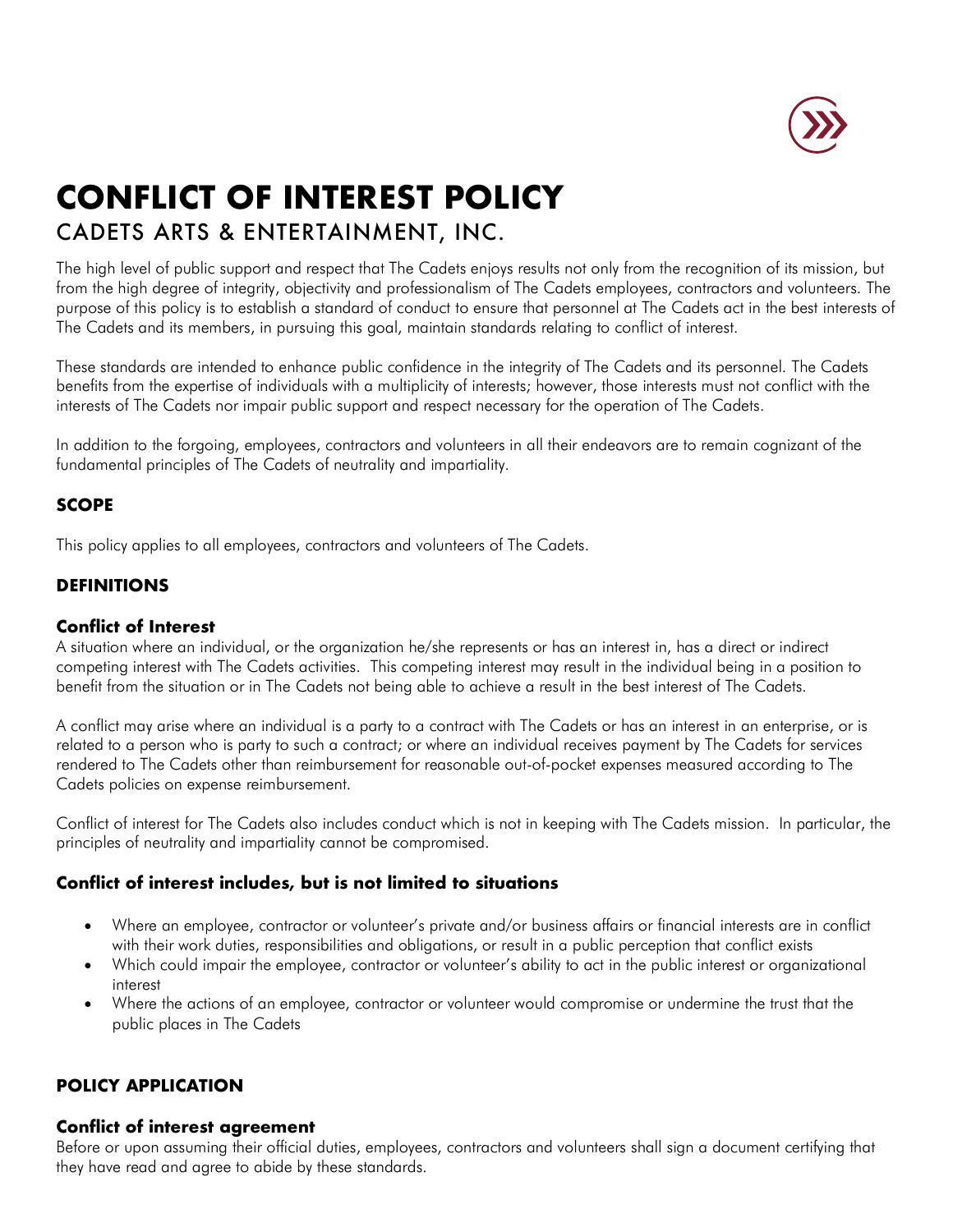All employees, contractors and volunteers shall immediately disclose to their supervisor/manager, in writing, any business commercial or financial interest where such interest might be construed as being in real, potential or apparent conflict with their official duties.

## **Performance of duties**

An employee, contractor or volunteer will not vote on, or participate in, any discussion about a resolution to approve a contract in which he/she has an interest, nor will an employee, contractor or volunteer approve an/or sign off on such circumstances.

In the performance of their duties, employees, contractors and volunteers must not:

- Place themselves in a position of obligation to persons who might benefit or appear to benefit form special consideration with respect to The Cadets business
- Have a monetary interest that would conflict with the discharge of the duties owed to The Cadets
- Disclose, discuss, use, take advantage of, benefit or appear to benefit from the use of information not generally available to the public and which has been acquired during their official duties of The Cadets
- Communicate with any level of government, or with any elected or appointed government official in relation to the business of The Cadets, unless they have specific authorization from The Cadets
- Assist private entities or persons in their dealings with The Cadets where this could result in preferential treatment to any person
- Directly or indirectly use, or allow the use of The Cadets property or information for anything other than officially approved activities

#### **Outside employment**

Staff members may engage in remunerative employment with another employer, volunteer activity, carry on a business, or receive remuneration from public funds for activities outside their position provided that:

- It does not interfere with the performance of their duties
- It does not bring THE CADETS into disrepute
- They do not have an advantage derived from their employment as an employee of The Cadets
- It is not performed in such a way as to appear to be an official act or to represent the organization's public positions or policies, including The Cadets mission
- It does not involve the use of The Cadets premises, services, equipment or supplies to which the staff member has access by virtue of their employment, unless official authorization is secured
- It does not conflict with or compete with The Cadets business

Note: You are strongly encouraged to obtain written approval from your supervisor before participating in outside work activities. The Cadets will usually grant approval unless the activity conflicts with the Organization's interests.

#### **Gifts**

Staff, contractors and volunteers must avoid the appearance of favoritism in all of their dealings on behalf of The Cadets and not accept personal gifts from those doing business or seeking to do business with The Cadets.

# **Financial**

Staff and volunteers must not commit The Cadets to any unauthorized expenditure or other liability and must ensure that all commitments are approved in accordance with the appropriate by-laws, regulations and policies including all appropriate consultations and approvals.

#### **Vendor relationships**

Staff and volunteers in leadership roles will not perform fee for service responsibilities for The Cadets in addition to their responsibilities as an employee or leadership volunteer of The Cadets. Nor will employees sell goods to The Cadets, unless by specific approval of the Chief Executive Officer.